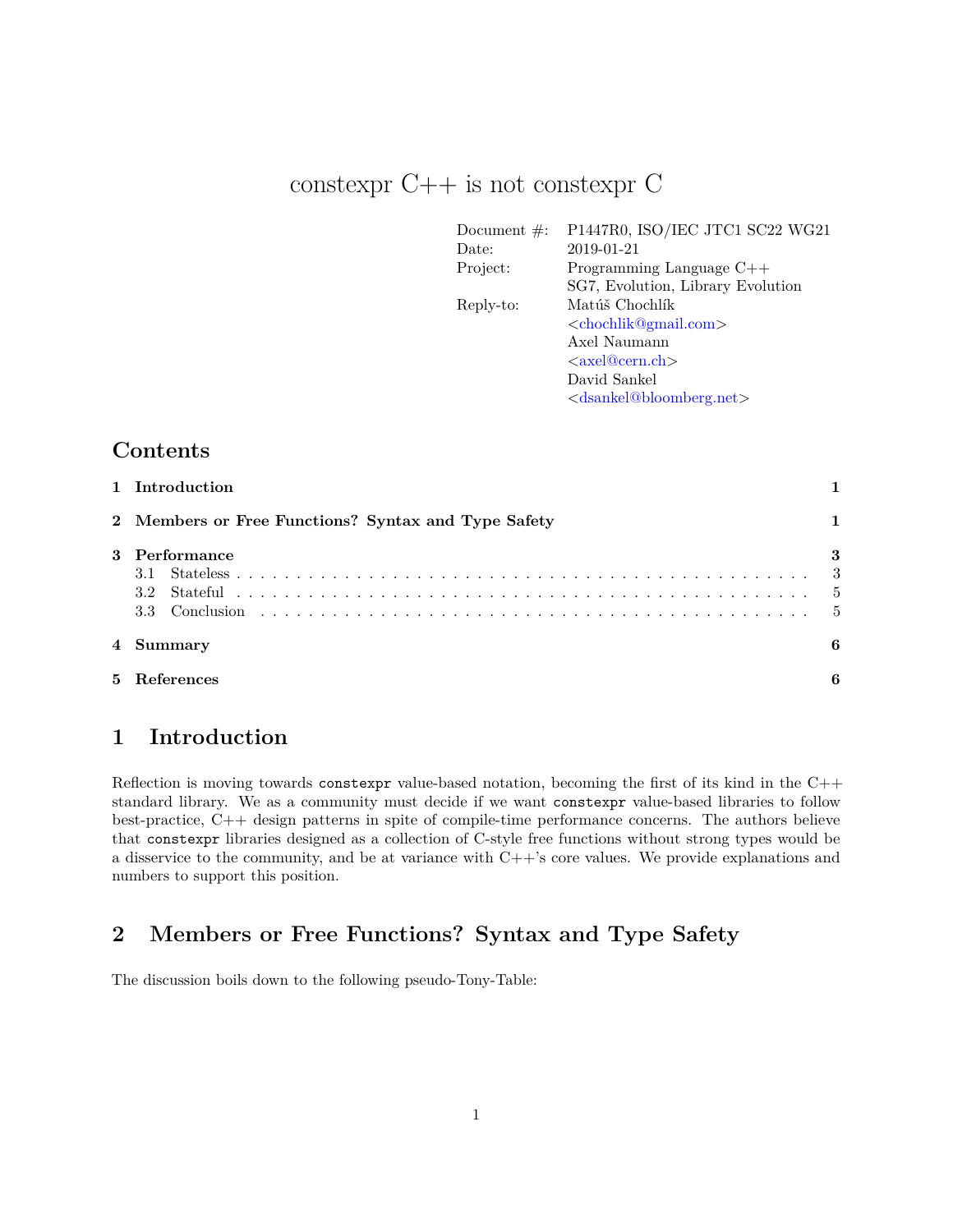| Monotype/Free-function style [P1240R0]  | Rich types/OO-style $[P0953R2]$                             |
|-----------------------------------------|-------------------------------------------------------------|
| $meta::info str_m = reflexpr(string);$  | $reflect::Record str_m = reflexpr(string);$                 |
| vector <meta::info> mems</meta::info>   | vector <reflect::recordmember> mems</reflect::recordmember> |
| = reflect::get_members(str_m, is_type); | = str_m.get_member_types();                                 |
| $meta::info first = mems[0];$           | $reflect::RecordMember first = mens[0];$                    |
| string name = $meta::name_of(first);$   | string name = $first.name()$ ;                              |

The object-oriented, type-safe, programming style remains a software engineering best practice to this day. Many of the newest, fanciest libraries employ these patterns as they strive for for clean, conceptually-simple value semantics. Thanks to  $C_{++}$ , software engineers have access to these quality libraries.

Back in the 90s, compilers were incredibly SLOW compared to C. Even today, compiling C++ is still slower than compiling C. Yet, C++ survives and thrives. Why should we give up all the benefits of OO design for constexpr-based libraries? Why would different arguments hold for constexpr-based libraries than for regular ones?

The authors believe in the vendors' capability to accelerate the relatively new constexpr compilation model according to user demand. Our numbers below demonstrate that acceleration of constexpr compilation might not even be needed to take advantage OO design at compile time!

One of the primary motivations for replacing the Reflection TS's template meta-programming style [\[N4766\]](#page-5-4) with constexpr-based interfaces is making compile time metaprogramming more accessible. Templates require operations to be placed to the left of their operand. Free-function-style constexpr programming keeps this "inverse Polish notation", while our preferred OO-style renders as readable, natural, code. The following table demonstrates this:

| Reflection-TS [N4766]                                            | Our preferred notation                                            |  |
|------------------------------------------------------------------|-------------------------------------------------------------------|--|
| using $X_m = get_score_t <$<br>get type t<<br>reflexpr(some_var) | auto $X$ m = reflexpr(some var)<br>.get_type()<br>$.get_score();$ |  |
| >∶                                                               |                                                                   |  |

A major bonus of C++ is type safety: you can drive a car, not a cat, and the compiler will tell you. [\[P1240R0\]](#page-5-2) instead suggests to tear down type safety from reflection. Instead a fundamental, opaque type is used for almost everything. Without type safety, [\[P1240R0\]](#page-5-2) was even forced to introduce an "invalid" state of the untyped reflection "object". This is used, for instance, as the result of calling  $get$ <sup>members</sup> on reflexpr(int).

The object-oriented, type safe approach of  $[P0953R1]$  does not even offer this operation: reflexpr(int) yields a Type not a Record, and only the latter offers the interface get\_members(). This is what we are used to (and love!) with  $C_{++}$ .

To clarify, we could have written the first Tony Table as follows, with an implicit using namespace std::meta and using namespace std::reflect: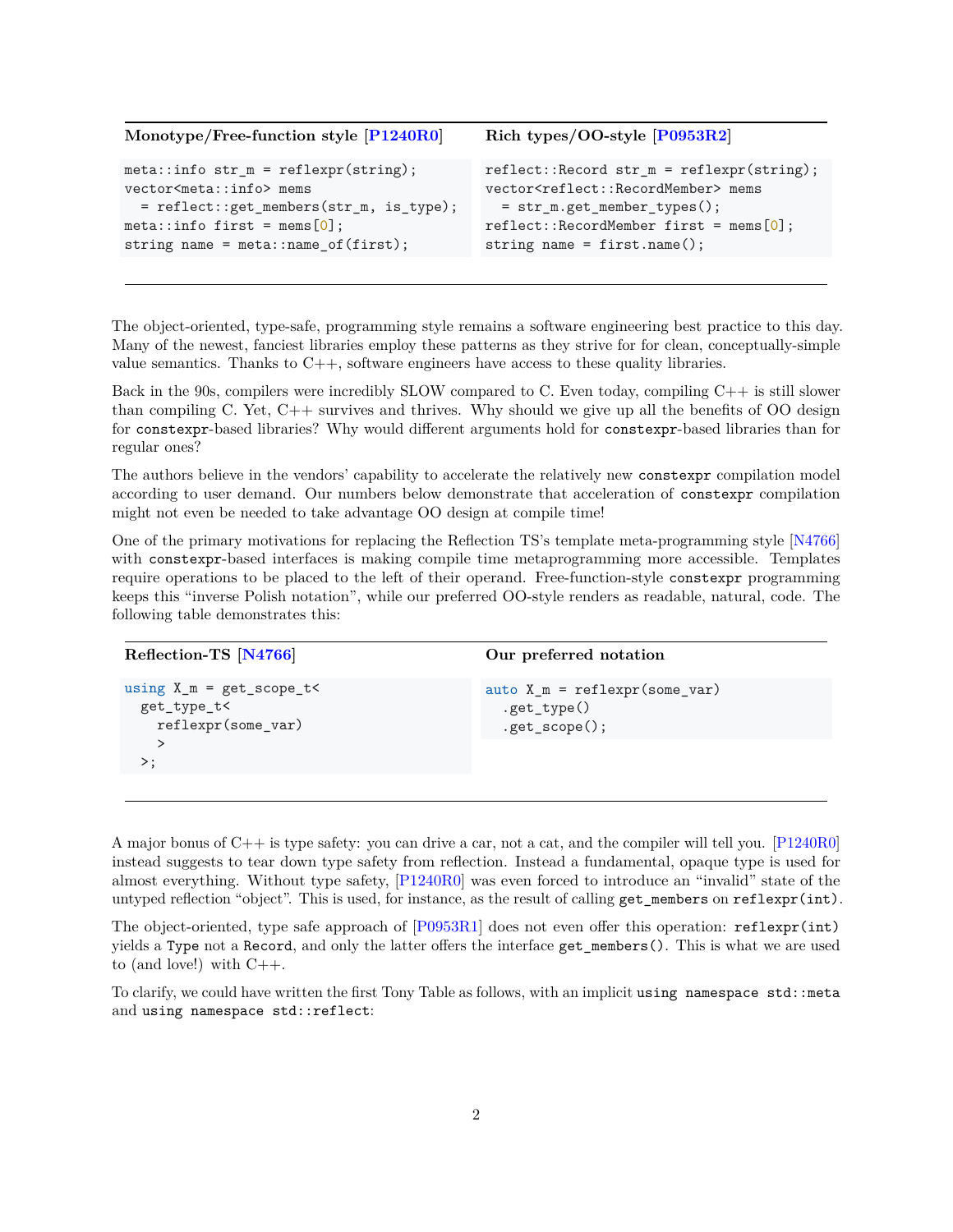### **Free-function-style [\[P1240R0\]](#page-5-2)**

```
template <class T>
constexpr std::string getName() {
 info str_m = reflexpr(T);if (!is_valid(str_m))
    throw std::logic error("T is invalid for reflection");
 vector<info> mems = get_members(str_m, is_type);
  if (mems.empty())
   throw std::logic_error("Zero members");
 info first = mems[0];
  constexpr std::string name = name of(first);
 // handle invalid operation?
 return name;
}
```
#### **Our preferred OO-style**

```
template <class T>
constexpr std::string getName() {
 Class str_m = reflexpr(T);vector<RecordMember> mems = str_m.get_member_types();
 \text{RecordMember first} = \text{mens}[0];
 return first.name();
}
```
### <span id="page-2-0"></span>**3 Performance**

During the San Diego discussion of [\[P0953R1\]](#page-5-5) and [\[P1240R0\]](#page-5-2), the [\[P1240R0\]](#page-5-2) authors raised concerns about the (compile-time) performance implications of [\[P0953R1\]](#page-5-5)'s object-oriented notation. To measure the impact, we have conducted two benchmarks with the clang compiler. They provide an estimate of the upper and lower bounds of object-oriented constexpr notation's compile-time performance penalty.

#### <span id="page-2-1"></span>**3.1 Stateless**

The small benchmark [\[constexpr-perf-stateless\]](#page-5-6) generates constexpr evaluations of 10000 functions. Each provokes numerous instances of name lookup. The return values of all functions are "stateless" in that they do not require context; the compiler will immediately evaluate them to a constant value.

```
// p0953_head.cxx
#include <array>
enum Dummy{a, b, c};
struct Enumerator {
   // Using array because compile-time std::vector is not available
   constexpr std::array<char, 128> name() { return {}; }
  constexpr int value() { return 42; }
```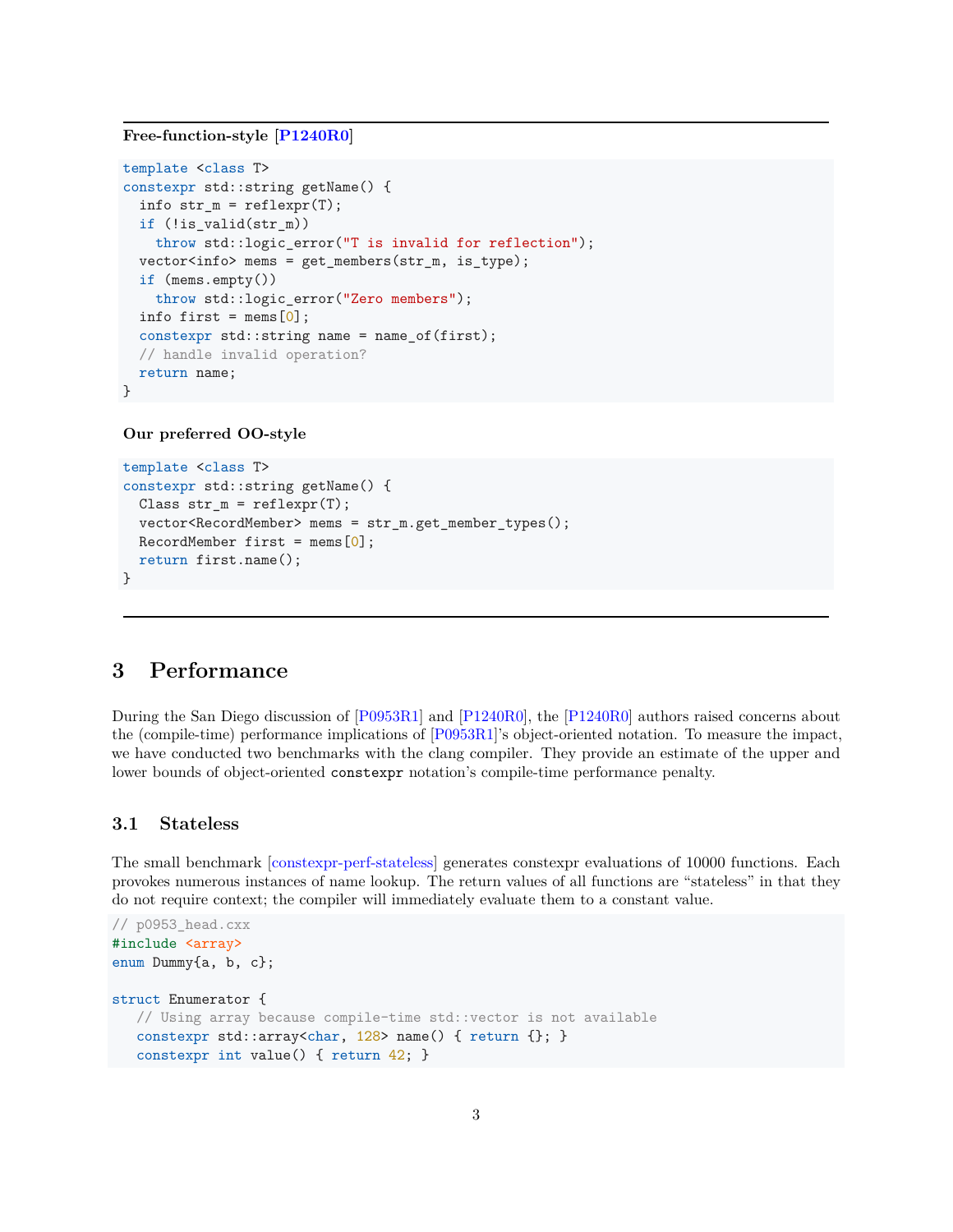```
};
struct Enumeration {
   constexpr std::array<Enumerator, 3> enumerators() { return {}; }
};
constexpr Enumeration reflexpr() { return {}; }
   // Simulates 'reflexpr(Dummy)'
// p0953_one.cxx; cloned 10000 times, replacing '@' with 1, 2,...
template <class T>
constexpr std::array<char, 128> get_name_@(int v) {
   for (Enumerator e: reflexpr(/*T*/).enumerators()) {
     if (e.value() == v)return e.name();
   }
  return {};
}
constexpr auto eval@ = get_name_Q<Dummy>(1);
```
This is compared to a [\[P1240R0\]](#page-5-2)-style set of free functions, doing the same operations.

```
// p1240_head.cxx:
#include <array>
enum Dummy{a, b, c};
struct Info {};
constexpr std::array<Info,3> enumerators(Info) { return {}; }
constexpr int value(Info) { return 42; }
constexpr std::array<char, 128 name(Info) { return {}; }
constexpr Info reflexpr() { return {}; }
// p1240_one.cxx
template <class T>
constexpr std::array<char, 128> get_name_@(int v) {
  for (Info e: enumerators(reflexpr(/*T*/))) {
      if (value(e) == v)return name(e);
   }
  return {};
}
constexpr auto eval@ = get_name_Q<Dummy>(1);
```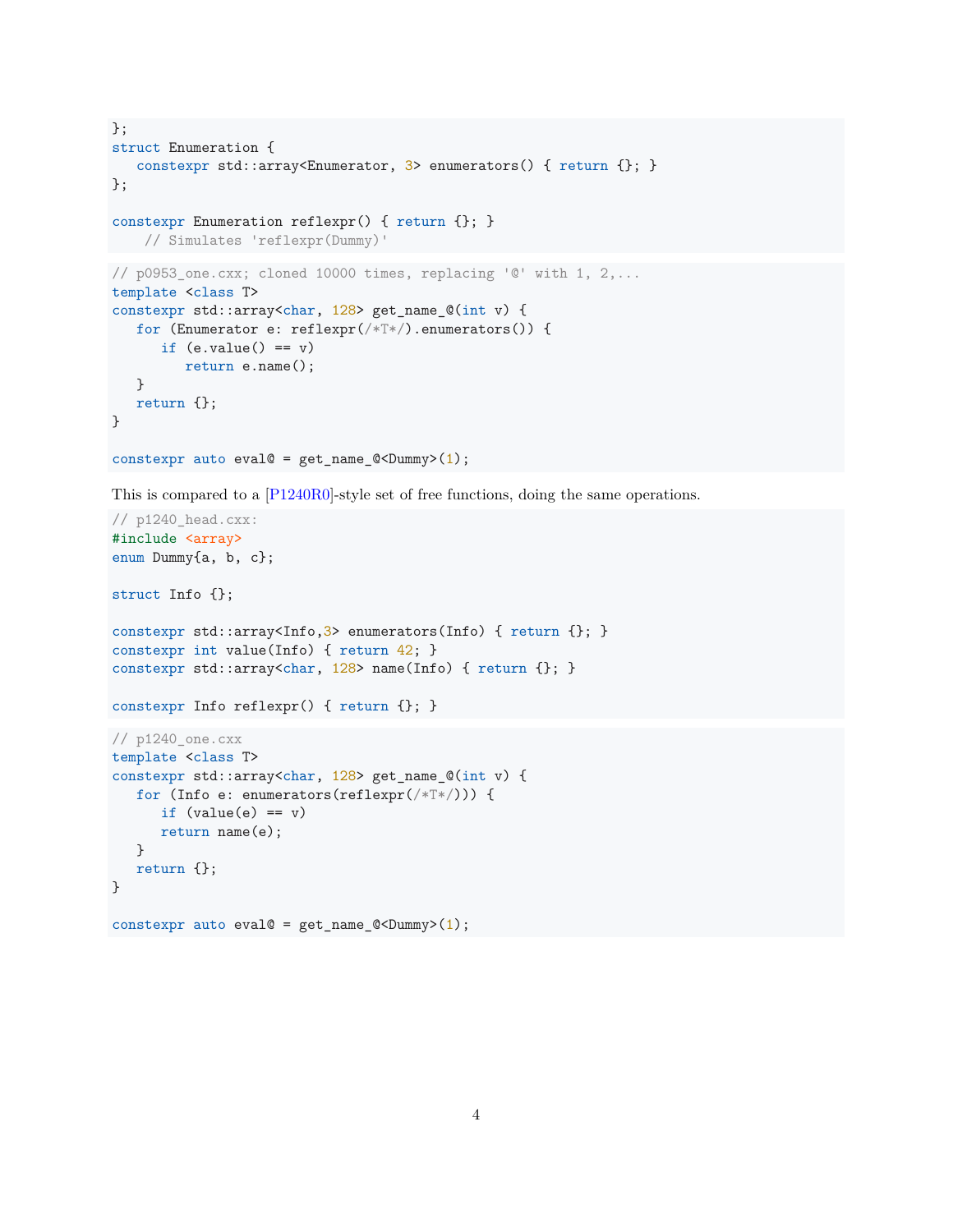The source file generated by a concatenation of the respective  $\dots$  head.cxx and 10000 clones of its ...\_one.cxx, where '@' is replaced by a running number, is then compiled on a MacBook 2014, 2.5 GHz Intel Core i7, with -fsyntax-only with

\$ clang --version **Apple** LLVM version 10.0.0 (clang-1000.11.45.5) **Target**: x86\_64-apple-darwin18.2.0 **Thread** model: posix

The resulting timings are

| free-function, p1240 |                | object-oriented, p0953 |                 |
|----------------------|----------------|------------------------|-----------------|
|                      | real Om2.969s  |                        | real 0m2.702s   |
|                      | user 0m2.858s  |                        | user $0m2.592s$ |
|                      | $sys$ 0m0.100s |                        | $sys$ 0m0.101s  |

As one can see, the difference is within the range of "random" fluctuations.

### <span id="page-4-0"></span>**3.2 Stateful**

A more complete benchmark modifies recent clang from Wed, Jan 2, 2019, [\[clang-stateful\]](#page-5-7) to enable a comparison where constexpr-state is provided through compiler intrinsics. This state is then passed along through either object-oriented of free-function coding syntax. The code to be benchmarked [\[constexpr-perf](#page-5-8)[stateful\]](#page-5-8) exercises similar functionality and uses a similar setup to the code for the stateless benchmark.

| $free\text{-}function, p1240$ |                                    | object-oriented, p0953 |          |  |
|-------------------------------|------------------------------------|------------------------|----------|--|
| real                          | 0m2,674s                           | real                   | 0m4.020s |  |
| user                          | 0m2,649s                           | user                   | 0m3.987s |  |
| SVS                           | 0 <sub>m0</sub> , 0 <sub>24s</sub> | svs                    | 0m0,032s |  |
|                               |                                    |                        |          |  |

The object-oriented approach is naive in that it uses a dedicated this pointer that needs to be evaluated to determine the (opaque) pointer value to the AST-node. On an Intel Core i5-2400 CPU @ 3.10GHz, this extra step costs about 50% in performance compared to the free function approach, where the (opaque) pointer value to the AST-node is the Info node itself. A smarter implementation of the object-oriented style could map the this pointer of the constexpr object to the internal AST-node for reflection objects, alleviating most of the overhead.

### <span id="page-4-1"></span>**3.3 Conclusion**

We can show that the lookup performance is approximately equal. On the other hand, the cost to pass the context / AST-node pointers depends on the implementation. Be believe that this can be optimized in several ways. Our benchmarks thus indicate that the minimum overhead of the object-oriented coding style is 0%, and the maximal overhead is 48%.

Note that this benchmark is purely synthetic; code that uses reflection operations in about 100% of its code will be extremely rare. The actual overhead in real code will thus be only a fraction of whatever overhead comes from object-oriented programming style.